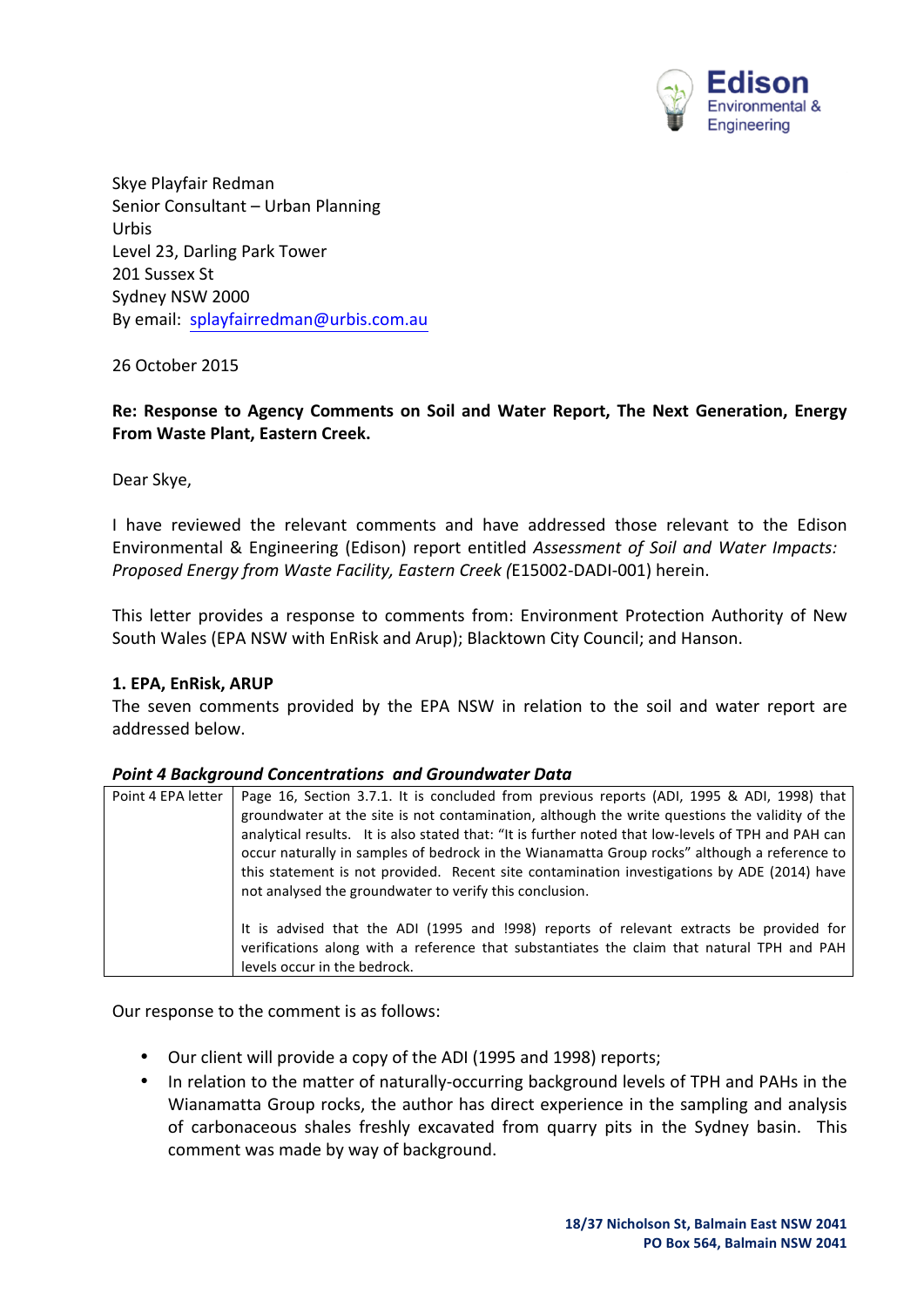

#### *Point 5 Bio-retention Basins*

| Point 5 EPA letter | Page 25 mentions bio-retention basin, however, this basin is now being used as a<br>storage/treatment pond of runoff stormwater prior to discharge into a tributary of Ropes<br>Creek.                                                                                                                                                                                                |
|--------------------|---------------------------------------------------------------------------------------------------------------------------------------------------------------------------------------------------------------------------------------------------------------------------------------------------------------------------------------------------------------------------------------|
|                    | Clarification is required of any water treatment that will be carried out prior to discharge. For<br>example flocculation, etc. If any treatment will be carried out, additional details of the<br>chemicals used (eg, flocculant etc) is required together with an explanation of the dosing  <br>system (automatic or manual) to avoid residual chemicals migrating into the creek. |

It is understood that the basin is a bio-retention basin and will be used for water treatment to the BCC SEPP 59 standards. This basin will be ultimately dedicated to BCC and is designed to meet the required BCC treatment rates and detain the water flows off site to not exceed predeveloped rates.

#### *Point 6 Surface-water sampling locations*

| Point 6 EPA letter | Page 26, section 5.2 refers to Table 5.2 for monitoring details. Table 5.2 indicates relevant |
|--------------------|-----------------------------------------------------------------------------------------------|
|                    | sampling locations 1 to 7, however, the actual locations of these sampling points are not     |
|                    | identified in a location plan.                                                                |
|                    |                                                                                               |
|                    | Provide diagrammatic locations of the proposed sampling points.                               |

A description of the monitoring point locations is as follows, as per the IGGC (2015) report:

- 1: Upstream site boundary;
- 2: Upstream of construction sediment basin/bio-retention basin discharge point;
- 3: Downstream of construction sediment basin/bio-retention basin discharge point;
- 4: Downstream site boundary
- 5: Construction sediment basin/bio-retention basin:
- 6: Discharge from construction sediment basin/bio-retention basin;
- 7: Excavation Sump(s)/Dewatering Wells.

## *Point 7 Suite A analytes*

| Point 7 EPA letter | Page 26 refers to one of the Suite A analytes as 'total heavy metals'.                                                                                                                                |
|--------------------|-------------------------------------------------------------------------------------------------------------------------------------------------------------------------------------------------------|
|                    | Clarification is required as to what this 'analyte' actually represents. It appears that this refers<br>to a total concentration of heavy metals, however, individual heavy metals are not specified. |

Clarification is as follows:

• 'Total heavy metals' refers to the determination of concentrations of eight metals and metalloids (arsenic, cadmium (total), chromium, copper, mercury, nickel, lead, zinc) in unfiltered water samples.

Modified page 26 as follows: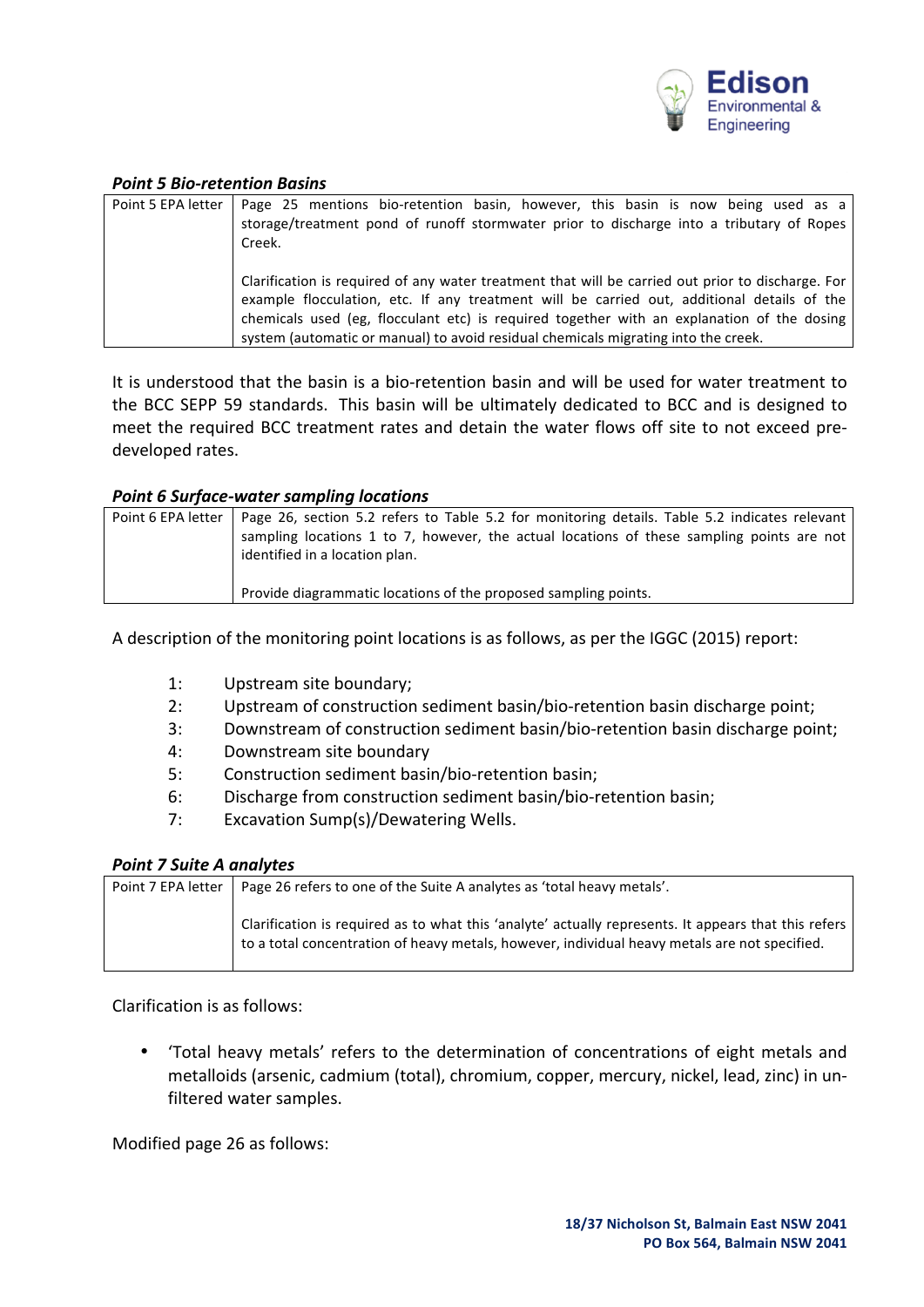

The following analytical suites and field measurements are recommended:

- Suite A: Routine Monitoring. Field measurements and observations (pH, electrical conductivity (EC), dissolved oxygen (DO), turbidity and description of flow conditions). Laboratory analysis for total suspended solids (TSS), total (unfiltered) heavy metals, nutrients (ammonia, total oxidised nitrogen (NO¬¬x), total nitrogen (TN) and total phosphorus (TP)), total organic carbon (TOC);
- Suite B: Wet weather monitoring. Field measurements and observations (pH, electrical conductivity (EC), dissolved oxygen (DO), turbidity and description of flow conditions. Ammonia, TN, TP, TOC, TSS;
- Suite C: Field monitoring of surface water conditions during construction. Field measurements and observations (pH, electrical conductivity (EC), dissolved oxygen (DO), turbidity and description of flow conditions with particular attention to visual appearance such as surface sheen, visually turbid, etc), odour and flow conditions.

## *Point 8 Turbidity*

| Point 8 EPA letter   Consider adding turbidity field measurement to Suite B and C analytes. |
|---------------------------------------------------------------------------------------------|
|                                                                                             |

Agree to add field turbidity measurement to Suite B and C. Modified page 26 as follows:

The following analytical suites and field measurements are recommended:

- Suite A: Routine Monitoring. Field measurements and observations (pH, electrical conductivity (EC), dissolved oxygen (DO), turbidity and description of flow conditions). Laboratory analysis for total suspended solids (TSS), total (unfiltered) heavy metals, nutrients (ammonia, total oxidised nitrogen  $(NO\rightarrow x)$ , total nitrogen  $(TN)$  and total phosphorus (TP)), total organic carbon (TOC);
- Suite B: Wet weather monitoring. Field measurements and observations (pH, electrical conductivity (EC), dissolved oxygen (DO), turbidity and description of flow conditions. Ammonia, TN, TP, TOC, TSS;
- Suite C: Field monitoring of surface water conditions during construction. Field measurements and observations (pH, electrical conductivity (EC), dissolved oxygen (DO), turbidity and description of flow conditions with particular attention to visual appearance such as surface sheen, visually turbid, etc), odour and flow conditions.

#### *Point 9 Monitoring Non-Compliance*

Point 9 EPA letter  $\vert$  Additional information is required of the management options available if any of the Table 5.2 monitoring shows non-compliance.

Sections 6.12 and 6.13 of the Brookfield Construction Management Plan address the matters of non-compliances and non-conformances, the latter section relating specifically to environmental audits which are taken to include environmental monitoring results.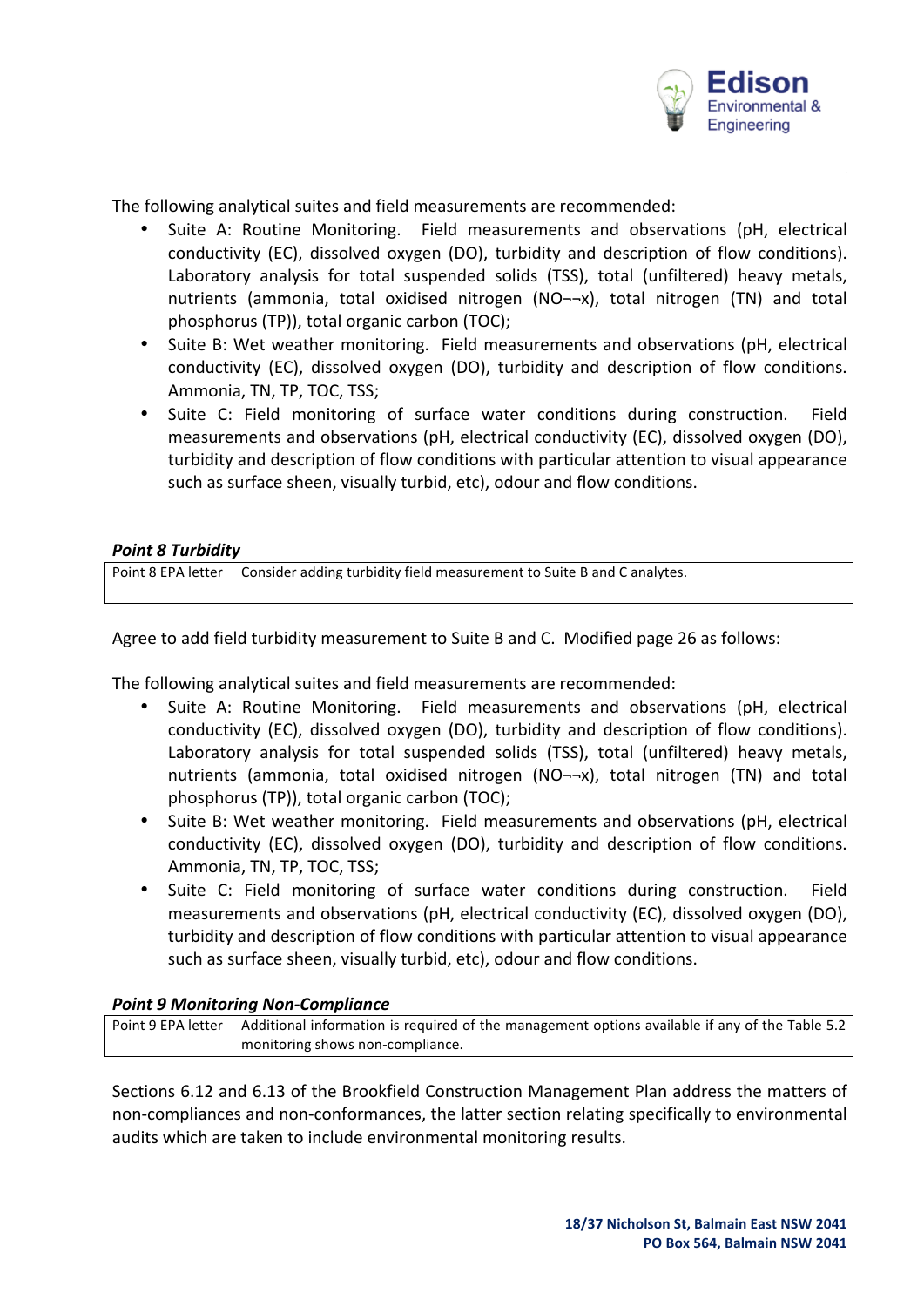

## **2. Blacktown City Council**

Blacktown City Council states that "The soil and water assessment is incomplete." The Jacobs report attached to the Council submission contains a series of queries related to the operation of the plant:

a. The overall water consumption is nominated as 25.6 m/h (Concept Design pg 25), but no breakdown is provided. It is assumed that the water treatment plant effluent and the boiler blow down volumes will be consumed by ash quenching. Therefore the wastewater will be disposed with the bottom ash in evaporation and absorption (bottom ash 25% H2O by weight). The wet bottom ash is proposed to be recycled as aggregate, however water may degrade the value of the aggregate.

Response: The plant designer, Inova HZI has prepared a water balance for the plant (attached). The water balance provides a detailed account of water use in the plant. The water balance shows the amount of water expected to be use for ash quenching but does not estimate the water content of the quenched ash.

b. Water generated from commissioning e.g. boiler chemical clean at commissioning would be removed from site by truck to a licensed facility. This is reasonable due to the small volumes proposed. We would recommend a boiler maintenance drain tank be added, to allow for reuse of the water following maintenance.

Response: The plant designer will consider the installation of a boiler maintenance drain tank. 

c. No water analysis is provided.

Response: The HZI water balance provides a detailed account of water use in the plant. The designers have assumed that all input water will be Sydney Water mains supply. Edison Environmental & Engineering have not cited any data on the quality of water in various stages of the plant.

d. No water balance is provided, which is essential to determine how water is used and reused within the plant. The Soil and Water Report Section 7.2 and EIS Section 3.16 deal with water only at a high level for the actual power plant.

Response: Plant designer Inova HZI prepared the water balance for the plant (attached). The water balance provides a detailed account of water use in the plant.

#### **3. Hanson**

| Letter | Inadequate Groundwater Impact Assessment. Insufficient detail provided in the EIS on the    |
|--------|---------------------------------------------------------------------------------------------|
|        | nature of the waste bunker to adequately assess true impacts on the groundwater system that |
|        | flows through to Ropes Creek and potential GDEs and IDEs.                                   |
|        |                                                                                             |
|        | "The waste bunker, some 15m deep, has the potential to intercept and possibly obstruct      |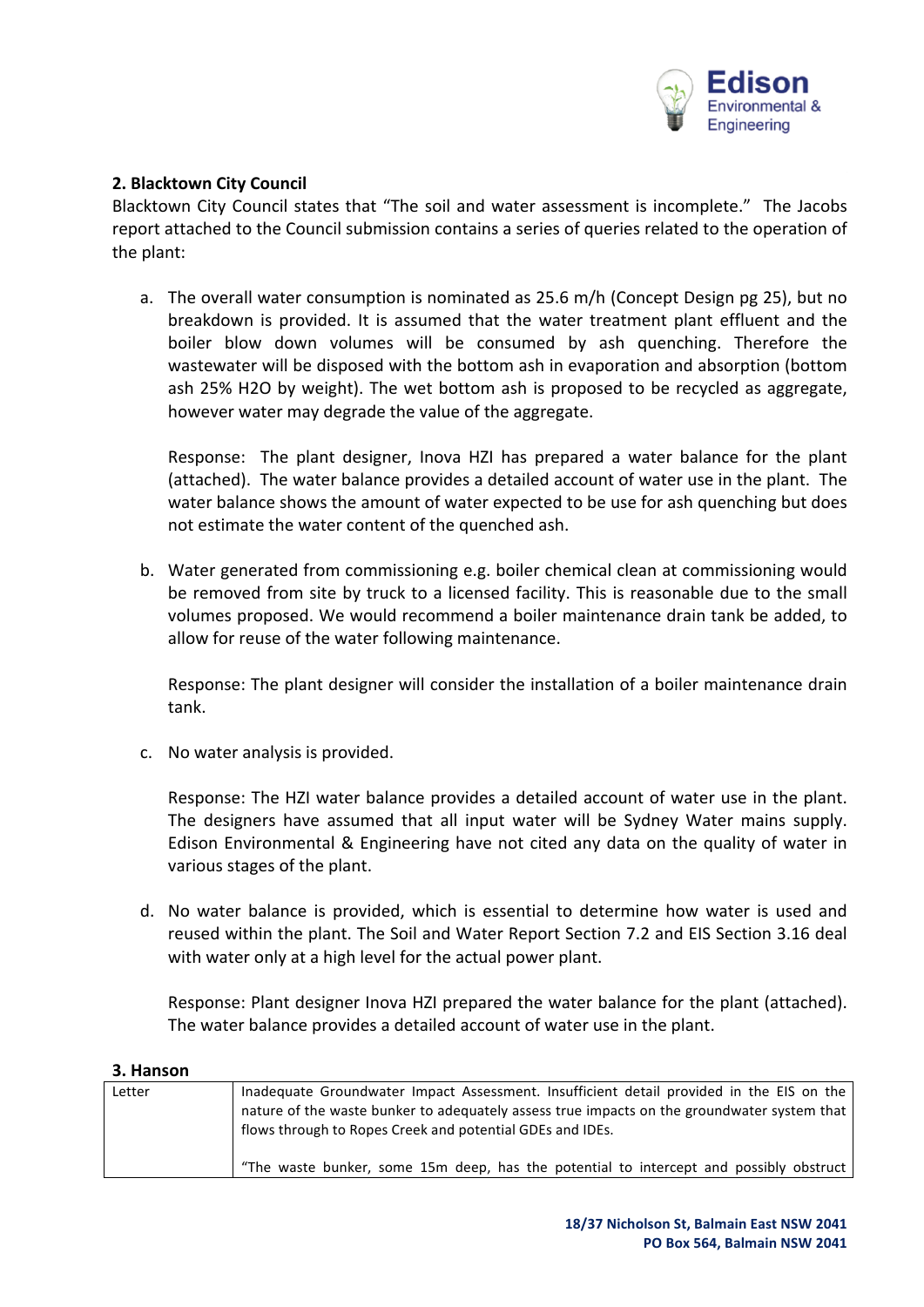

| shallow groundwater flow. As no significant groundwater is expected to be encountered at the<br>proposed excavation depths, the potential impacts are considered to be negligible."                                                                                                                                                                                                                                                                                                                                                                                                                                                        |
|--------------------------------------------------------------------------------------------------------------------------------------------------------------------------------------------------------------------------------------------------------------------------------------------------------------------------------------------------------------------------------------------------------------------------------------------------------------------------------------------------------------------------------------------------------------------------------------------------------------------------------------------|
| Figure 3.6 of this report shows the location of groundwater monitoring bores (piezometers)<br>within the vicinity of the proposed development. Table 3.3 of this report states that the depth<br>measured to ground water at these bores:                                                                                                                                                                                                                                                                                                                                                                                                  |
| It is evident that the proposed invert of the waste bunker will be significantly lower than the<br>existing groundwater levels. There is insufficient detail provided in the EIS on the nature of the<br>waste bunker to adequately assess true impacts on the groundwater system that flows through<br>to Ropes Creek and potential GDEs and IDEs. According to the BOM GDE and IDE mapping<br>(below) the area in question is highly likely to have ground water interaction and have GDEs<br>and/or IDEs reliant on surface and subsurface ground water flows. The EIS has made no<br>assessment of the impacts on these GDEs and IDEs. |

A cross section of the site showing the current and proposed land surface, intermediate and deep groundwater pressure levels and interpreted shallow groundwater table is attached. The data herein are derived from IGGC (2014). The location of the cross section is shown in the attached plan prepared by AT&L.

It is noted that:

- The existing ground surface at the location of the proposed waste bunker ranges from  $~\gamma$ 4 to  $~\gamma$ 8m AHD;
- The level of the base of the waste bunker is  $\sim$ 61 mAHD;
- The interpreted shallow groundwater table at  $\sim$ 68-70 mAHD (IGGC, 2015);
- The completed width of the waste bunker is approximately 32 m.

It is understood that the waste bunker will be fitted with a groundwater drainage and extraction system, presumably comprising drainage material between the excavated bedrock and concrete liner.

It is expected that, over time, the shallow groundwater table will be depressed in the area around the waste bunker. Groundwater inflows are expected to be greatest immediately following completion of the excavation and then progressively decline as water until levels stabilise. 

## *Groundwater Inflow Estimates*

Groundwater inflows will consist of lateral inflow through the four walls and upward inflow through the floor. It is noted that these calculations assume the installation of a drainage system in the bunker, that the bunker will drain freely to a collection sump and will not confine or restrict groundwater inflow.

## **Walls of Bunker**

The following model was adopted to calculate groundwater inflow through each wall (four walls) of the bunker: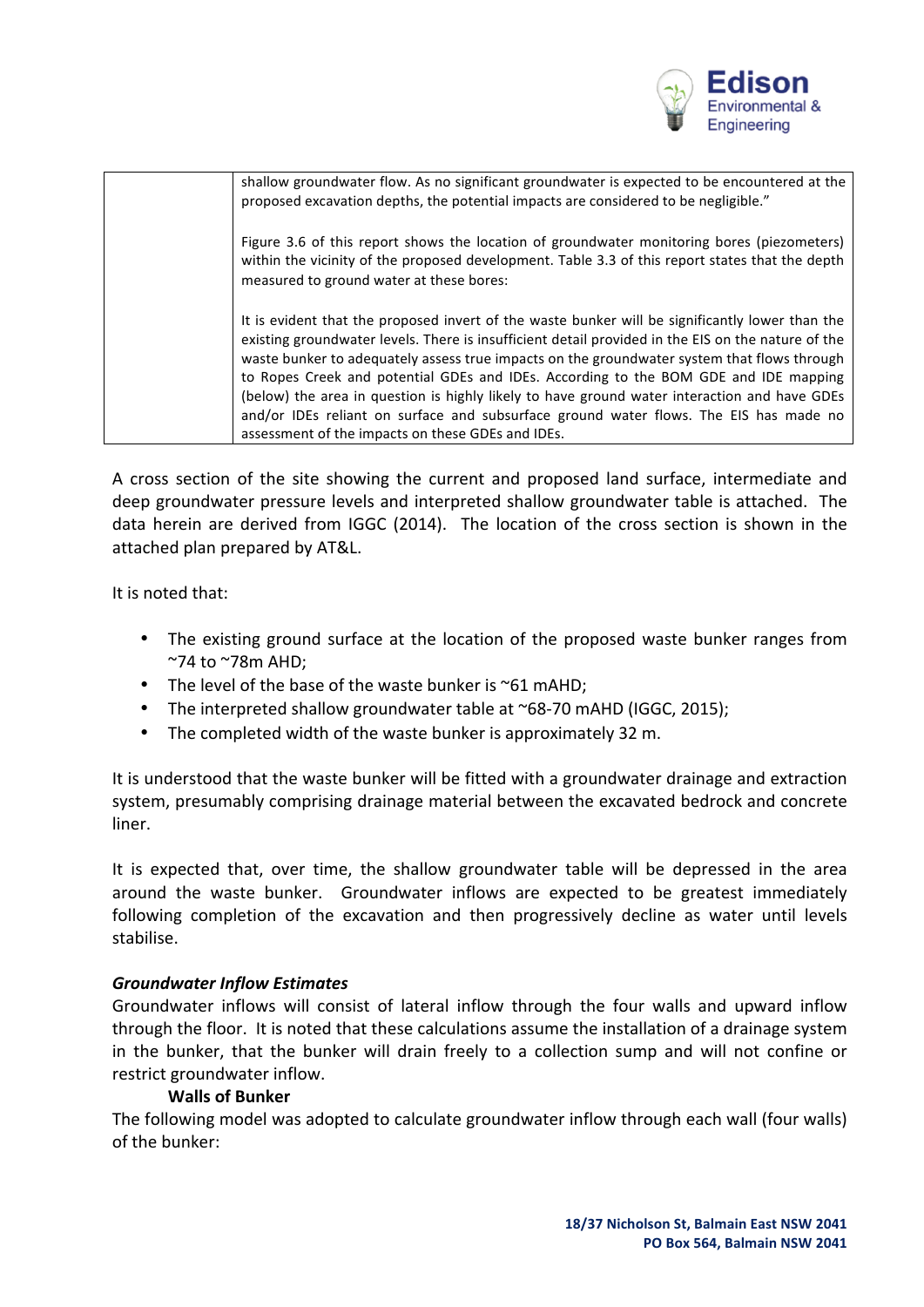

 $Q = K$  (*dh*/*dl*) d L

Where:

 $Q$  = Groundwater inflow rate expressed in  $m^3$  day<sup>-1</sup>;

K = Saturated hydraulic conductivity (m  $s^{-1}$ ). Note that, in the absence of site-specific data, the permeability value reported for BH10D at depth interval 34-40m by IGGC; (2009) was adopted. This value (5 x 10<sup>-7</sup> m/s) was adopted in the absence of site-specific hydraulic conductivity data at shallow depth;

*dh/dl* = Hydraulic gradient. The existing levels were adopted from the IGGC (2014) interpreted shallow groundwater table and the base of the bunker. For example, the gradient was calculated as the difference in the existing interpreted groundwater level at chainage  $300$  (66 m AHD) and  $480$  (74 mAHD) and the base level of the bunker (61 m AHD) divided by the distance of these points from the nearest edge of the waste bunker (chainage 368 and 398);

 $d$  = Saturated thickness on walls calculated as level difference between the interpolated standing water level and the base of the bunker. It is noted that this approach is expected to overestimate the groundwater inflows as the saturated thickness will reduce over time following the pumping of water from the bunker:

 $L =$  length of wall.

## **Floor of Bunker**

The volume of inflow through the base of the bunker (assuming no confinement) can be estimated using equations derived by Haitjema (1992). A schematic diagram showing the relationship of the input parameters is presented in the figure below. The following model was adopted:

 $Q = K ((\Phi d - \Phi I)/\Phi d)$  A

Where:

Q = groundwater inflow rate expressed in  $m^3 d^{-1}$ ;

K = saturated hydraulic conductivity in m s<sup>-1</sup>;

Φd = Mean height difference between base of bunker and interpreted shallow groundwater level in the bunker location;

 $\Phi$ l = Design standing water level in void (zero standing water in design);

 $A = Area of buncher floor.$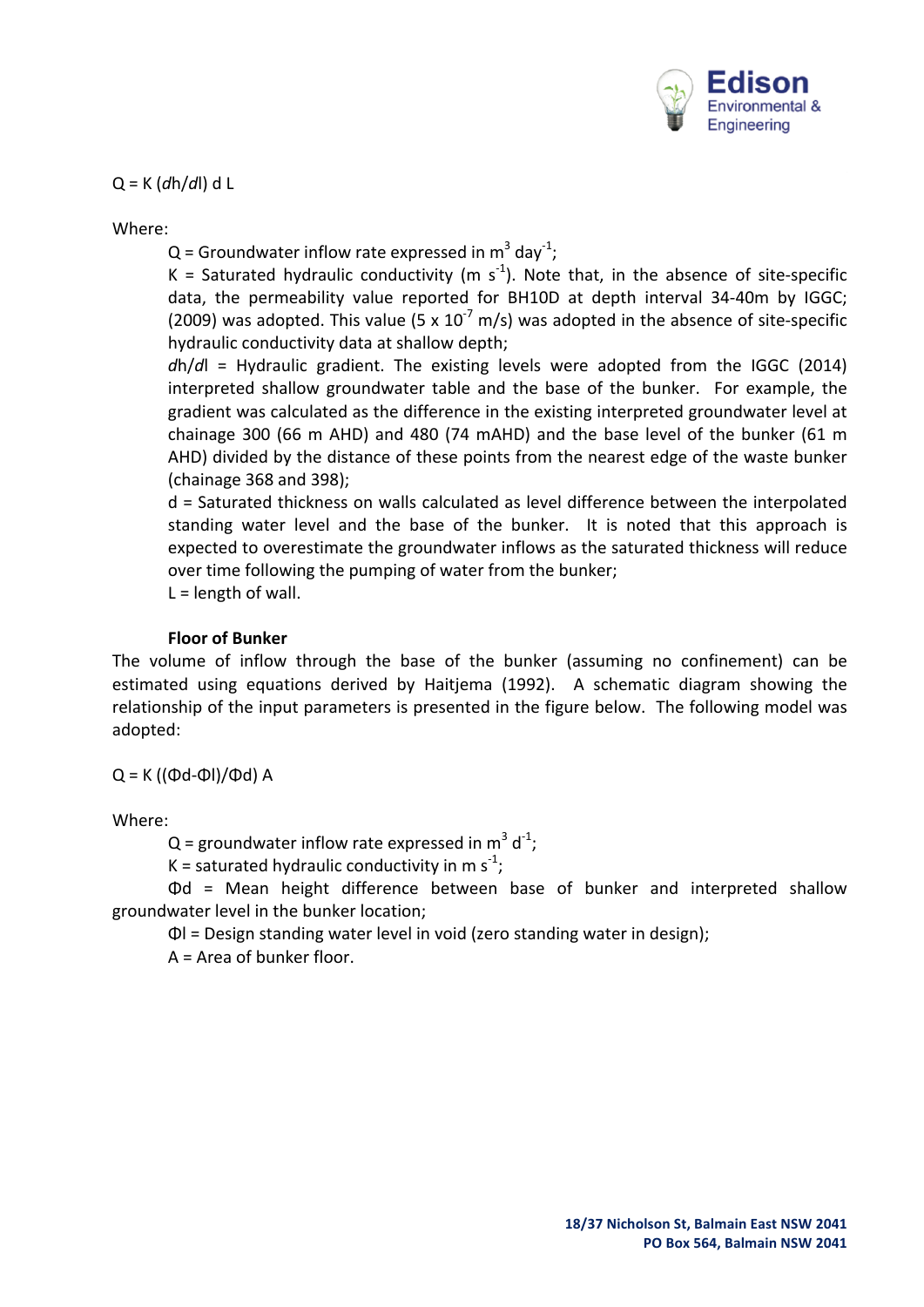

The following input parameter values were adopted.

| Values of input parameters for groundwater inflow modelling into bunker |              |                |                   |            |              |
|-------------------------------------------------------------------------|--------------|----------------|-------------------|------------|--------------|
| Parameter                                                               | <b>Units</b> | Side walls (2) | <b>North wall</b> | South wall | <b>Floor</b> |
| К                                                                       | $m s-1$      |                |                   |            |              |
| d                                                                       | m            | 8              | 9                 |            | $- -$        |
|                                                                         | m            | 70 (2 at 35m)  | 110               | 110        | $- -$        |
| Hydraulic gradient (dh/dl)                                              | $-$          | 0.116          | 0.158             | 0.074      | $- -$        |
| Φd                                                                      | m            | N/A            | N/A               | N/A        | 8            |
| $\Phi$                                                                  | m            | N/A            | N/A               | N/A        | 0.01         |
| A                                                                       | m2           | N/A            | N/A               | N/A        | 3850         |

Side walls – average saturated thickness and hydraulic gradient of north and south walls

 $\Phi$ d = average north and south wall estimated standing water level

 $\Phi$ l = adopt notional value 0.01

Inflow calculations are attached to this letter. It is noted that the results of modelling are preliminary in nature due to the absence of site-specific hydraulic conductivity data and use of interpreted groundwater levels. Also, the saturated thickness on the walls is also overstated, which would lead to an overestimation of the inflow rates. Nonetheless, the modelling yields an estimate of 32.8 m<sup>3</sup>/d of inflow into the bunker (walls and floor combined). It is understood that a drainage system and pump will be built into the bunker to collect and remove groundwater seepage. 

In relation to Groundwater Dependent Ecosystems (GDEs), the shallow groundwater system present beneath the site is likely to be providing some support to terrestrial vegetation (predominately non-native grasses) and a limited contribution to base flow in the tributary. The groundwater system is limited to that hosted by the weathered profile overlying the shale bedrock with low hydraulic conductivity likely to prevail except in the upper  $\sim$ 1 m of the soil profile. The available groundwater storage in the system is low; this, together with the low hydraulic conductivity of the lower soil profile and underlying strata greatly limit the potential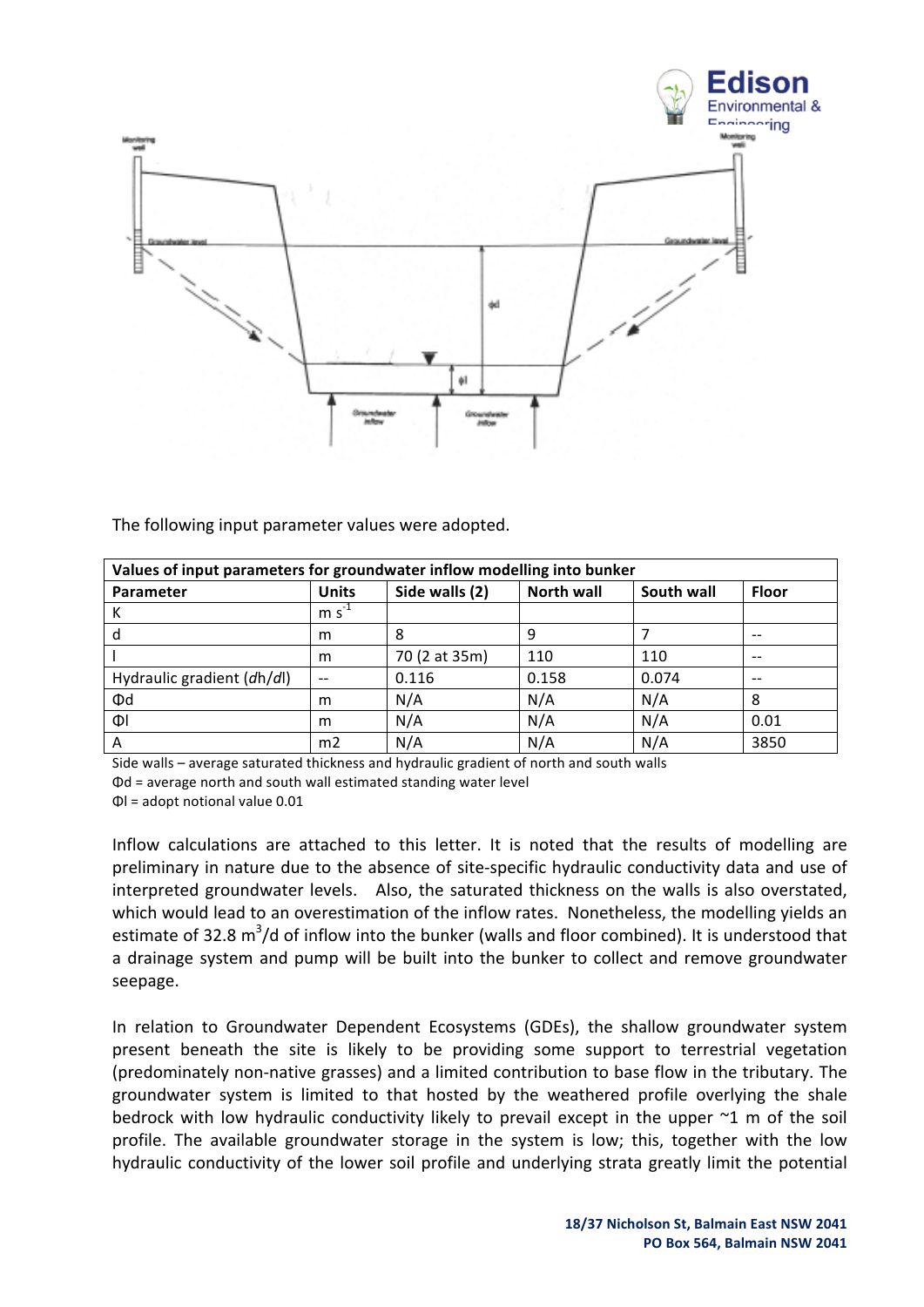

for the shallow groundwater system to sustain terrestrial ecosystems or surface water base flow during extended dry periods. The limited contribution of shallow groundwater to surface water base flow is supported by the salinity levels noted in monitoring bore MW2.

The site and the tributary of Ropes Creek have been substantially altered from the original natural state by historical clearing of native vegetation to allow establishment of pasture and by maintenance of a highly artificial surface water flow regime over a prolonged period due to discharge of water pumped from the quarry and by leakage from the settlement dams located immediately adjacent to the south-eastern boundary on Hanson's site.

#### **4. Miscellaneous Comments**

#### *AQA-Water Assessment by EPA. Point 2.*

| Point 2 | In Table 5, page 55, it is stated under column "Control Measures" row "Soils and Water" that:                                                                                                                                                                                                                                                                                                                                                                                                                                                                                                                                                       |
|---------|-----------------------------------------------------------------------------------------------------------------------------------------------------------------------------------------------------------------------------------------------------------------------------------------------------------------------------------------------------------------------------------------------------------------------------------------------------------------------------------------------------------------------------------------------------------------------------------------------------------------------------------------------------|
|         | "If high salinity soils are encountered, these soils will be removed for covered storage and<br>blended with less saline soils prior to re-use as backfill."                                                                                                                                                                                                                                                                                                                                                                                                                                                                                        |
|         | It should be ensured that during storage and/or during blending, saline runoffs are prevented<br>from entering the local water course (Ropes Creek tributary) if high rainfall periods are<br>encountered. It would be advised, that salinity (EC) levels in the Creek be measured when it is<br>flowing, and any waters (such as runoffs or groundwater dewatering) with higher salinity be<br>prevented from entering the creek. High salinity can be toxic to aquatic organisms and plants<br>located onsite and/or downstream from the site of development, especially if discharges<br>contain high bicarbonate together with other toxicants. |

This EPA point is agreed in principal and has been documented in the stormwater management plan (civil design drawings). The bio-retention basin will act as a sediment basin during construction. This will allow all runoff to be detained and settled prior to discharging into the Ropes Creek Tributary.

The water report prescribes a testing regime for surface-water discharges and also background monitoring of local waterways. The monitoring regime described in the Soil and Water Report includes testing for salinity and nutrients.

| The bio retention basin is now being used as a storage/treatment pond of runoff stormwater        |
|---------------------------------------------------------------------------------------------------|
| prior to discharge into a tributary of Ropes Creek. Clarification is required regarding any water |
| treatment that will occur prior to discharge (including chemicals used and dosing systems).       |

It is understood that the basin is a bio-retention basin and will be used for water treatment to the BCC SEPP 59 standards. This basin will be ultimately dedicated to BCC and is designed to meet the required BCC treatment rates and detain the water flows off site to not exceed predeveloped rates.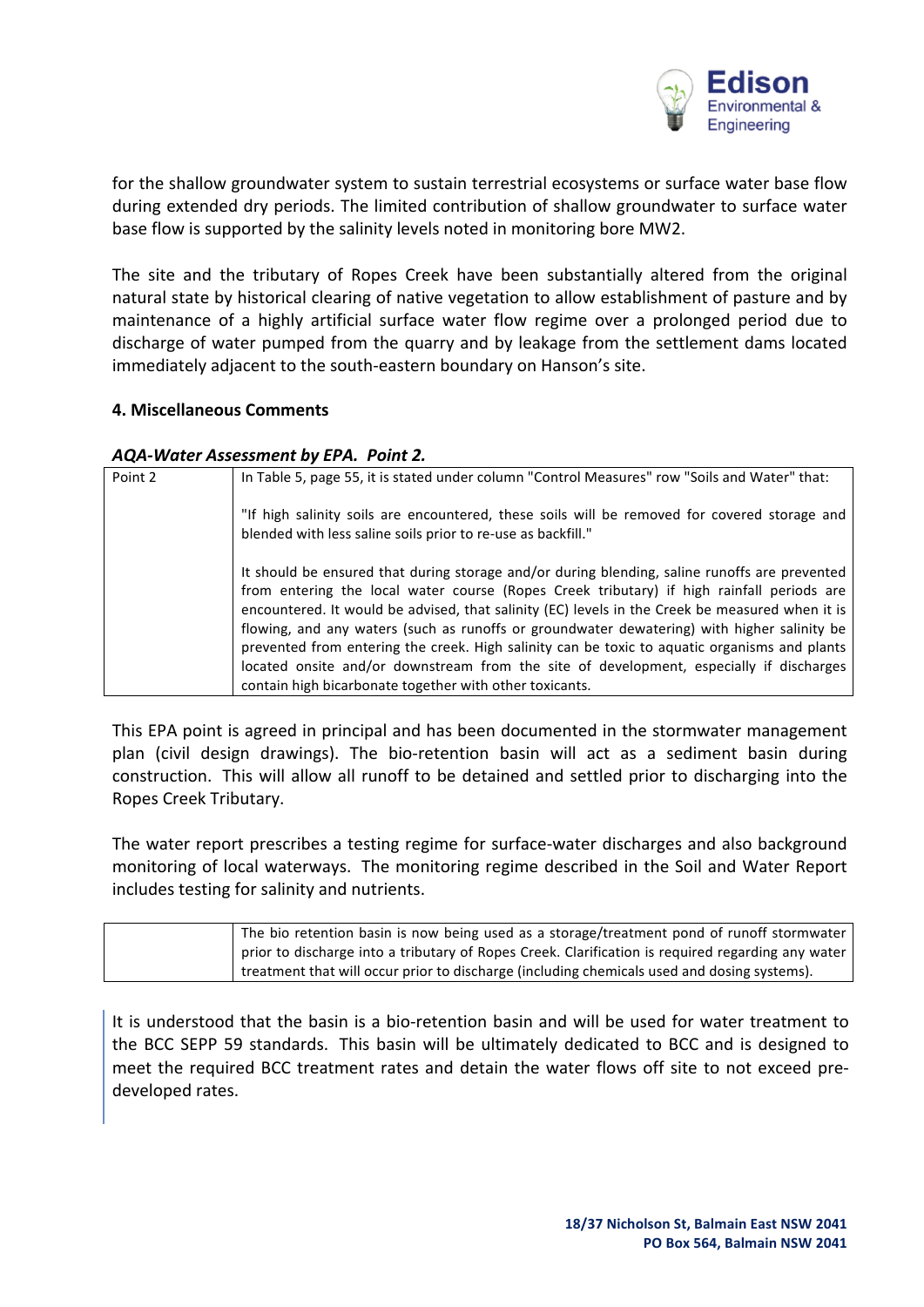

| Salinity (as electrical conductivity) should be included as one of the water quality targets to be<br>achieved prior to discharge in the CEMP. |
|------------------------------------------------------------------------------------------------------------------------------------------------|
|                                                                                                                                                |

Agreed, the monitoring regime in the Edison report includes salinity (electrical conductivity) measurements.

| Further information is required regarding surface water quality and groundwater quality. |
|------------------------------------------------------------------------------------------|
| Additional baseline monitoring should be undertaken to allow appropriate pre-development |
| and operational monitoring requirements.                                                 |

Agreed. A programme of baseline surface- and groundwater monitoring will be undertaken prior to the commencement of works.

|            |  |  | Consideration should be given to the source of water used in spray dust control devices and any |  |  |
|------------|--|--|-------------------------------------------------------------------------------------------------|--|--|
|            |  |  | potential inhalation exposure pathways for workers/visitors and any potential off-site          |  |  |
| receptors. |  |  |                                                                                                 |  |  |
|            |  |  |                                                                                                 |  |  |

Water for dust suppression will be obtained from the existing Genesis basin (this source has already been approved for dust suppression (sprinkling) at Genesis so therefore is considered an appropriate source). If/when this supply is exhausted, as can occur in the summer months, the operated will use Sydney Water town supply for dust suppression.

Water for dust suppression will be applied by means of sprinklers rather than sprays, therefore minimizing the potential for the creation of aerosols and inhalation of same.

| Incomplete information regarding the proposed abstraction of groundwater for<br>construction purposes is provided.                                                                                                                                                                                                            |
|-------------------------------------------------------------------------------------------------------------------------------------------------------------------------------------------------------------------------------------------------------------------------------------------------------------------------------|
| If any dewatering of groundwater is required during construction stage, is<br>contaminant testing of such water warranted prior to discharge into the creek?                                                                                                                                                                  |
| Future assessment should include re-testing of the hardness of the creek water.<br>Also, the hardness correction of copper is not recommended as it has been<br>clearly shown that hardness corrected values of copper is not protective of all<br>aquatic species and this may be removed in the reviewed ANZECC guidelines. |

Abstraction of groundwater for use in construction is not proposed with the possible exception of the waste bunker excavation, which is addressed elsewhere in this letter.

It is agreed that any groundwater pumped from excavations is to be tested prior to discharge. Note that dewatering is expected to be minimal and associated only with the waste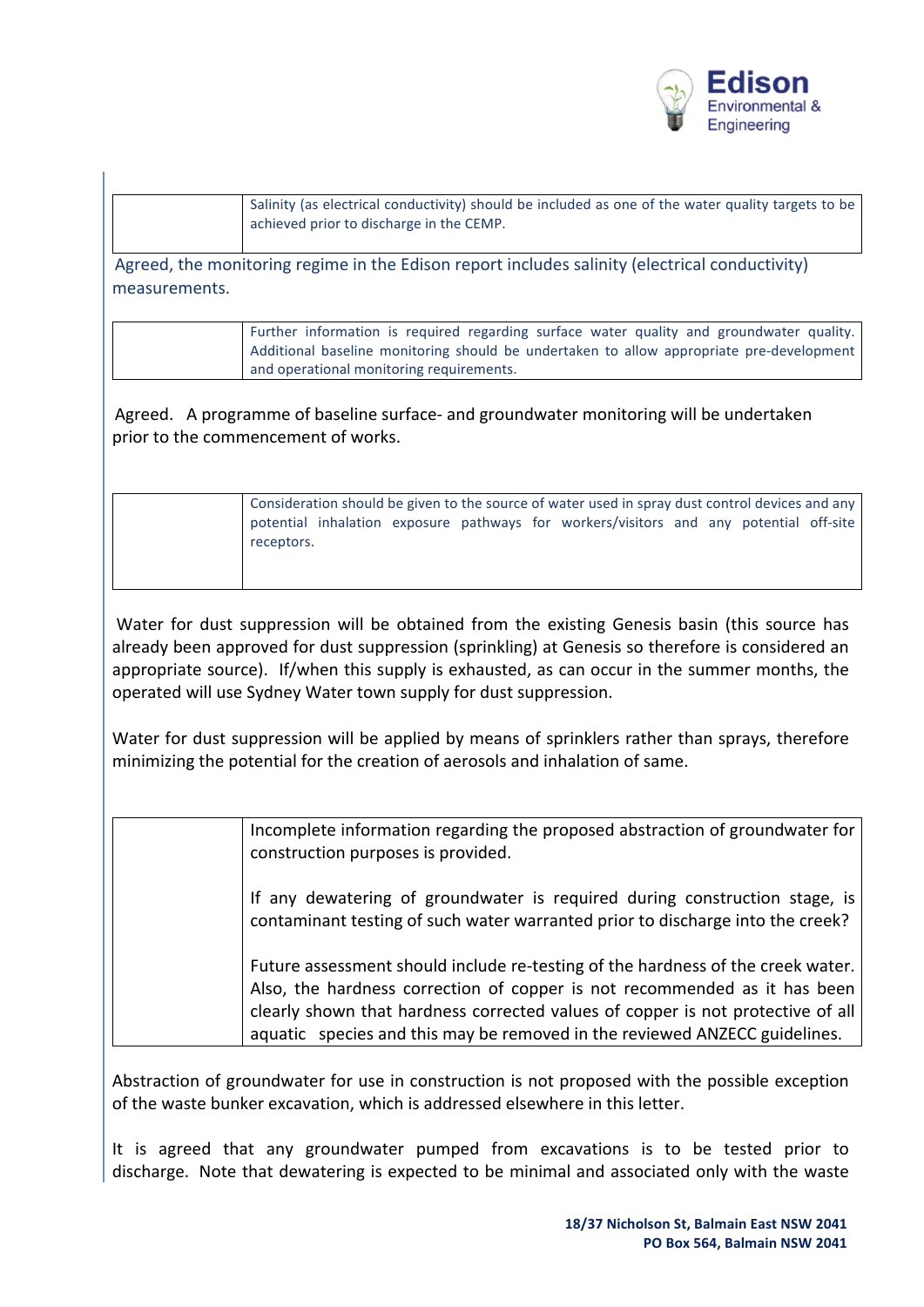

bunker excavation.

· 

Agreed. Any further assessments can be structured to include testing for hardness.

| There is no estimate in the programme of the quantity of water to be retained   |
|---------------------------------------------------------------------------------|
| for reuse on site during the construction phase. It is likely that the reuse of |
| retained stormwater will be concentrated during the civil works for uses such   |
| as dust suppression.                                                            |

This item related to water retention during construction for use as dust suppression. Readers are referred to the AT&L civil drawings for details on stormwater detention. A detention pond will be constructed at the beginning of the project and utilised for sediment control/dust suppression during civil and construction works.

The amount of water re-use will be based on the amount of rainfall collected in the detention pond during the construction period. The pond is retained as part of the post-construction project. The exhibited Soil and Water report outlines these details and includes a 'water balance schematic', which outlines envisaged water recycling/reuse.

| Insufficient details contained in the EIS to support direct discharge to Ropes      |                                                                   |  |  |  |  |  |  |  |
|-------------------------------------------------------------------------------------|-------------------------------------------------------------------|--|--|--|--|--|--|--|
|                                                                                     | Creek Tributary.                                                  |  |  |  |  |  |  |  |
| There is insufficient detail contained in the EIS to support dewatering activities. |                                                                   |  |  |  |  |  |  |  |
|                                                                                     | Detailed investigations to support dewatering and the disposal of |  |  |  |  |  |  |  |
| pumped/collected water are required.                                                |                                                                   |  |  |  |  |  |  |  |

The civil design (AT&L) describes the stormwater management infrastructure proposed for the construction and post-construction phases of the project. The design includes a bio-retention basin that will be used for water treatment to the BCC SEPP 59 standards. This basin will be ultimately dedicated to BCC and is designed to meet the required BCC treatment rates and detain the water flows off site to not exceed pre-developed rates. Runoff water from the project site will flow through the bio-retention basin and will not discharge directly to Ropes Creek Tributary. 

Dewatering is limited to the waste bunker excavation. This matter is addressed elsewhere in this letter. 

| No consideration has been made of the OSD quality and its suitability for the |
|-------------------------------------------------------------------------------|
| water treatment plant or the use of recycled water from offsite"              |

There is no proposal to use water from OSD in the plant or to use recycled water from off site.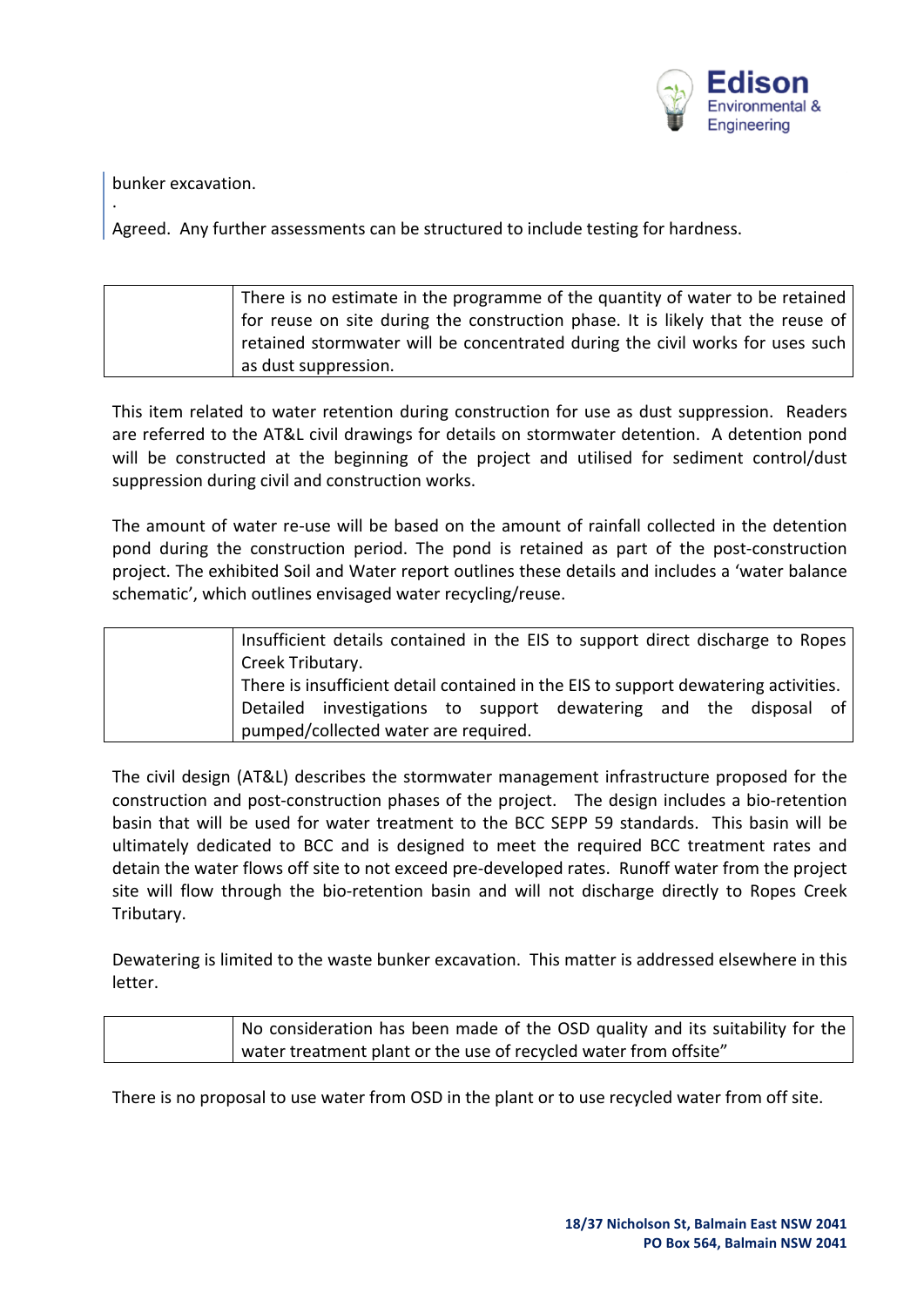

#### **5. References**

Haitjema, H.M.,1992: Groundwater hydraulics considerations regarding landfills. Water *Resources Bulletin*, 27(2), 791-796

Ian Grey Groundwater Consulting, 2007: Proposed Light Horse Landfill Site, Eastern Creek: Detailed Hydrogeological Investigation and Assessment. Report BJ07/RP040 Rev B, September 2009. Prepared for Dial-A-Dump Industries.

IGGC, 2015: Environmental Impact Assessment, Proposed Energy from Waste Facility, Eastern Creek (SSD 6236), Soil and Water. Report ID: BJ07/RP061 Ref F Draft, March 2015. Prepared for The Next Generation NSW Pty Ltd.

## **5. Closure**

Please feel free to contact the undersigned if you require any further information.

Yours sincerely,

Michael Petrozzi Principal 

Attachments:

- Inova HZI water balance for EfW Plant
- Cross section showing interpreted shallow groundwater table (IGGC, 2015)
- Site plan showing location of cross section (AT&L)
- Groundwater seepage calculations into waste bunker excavation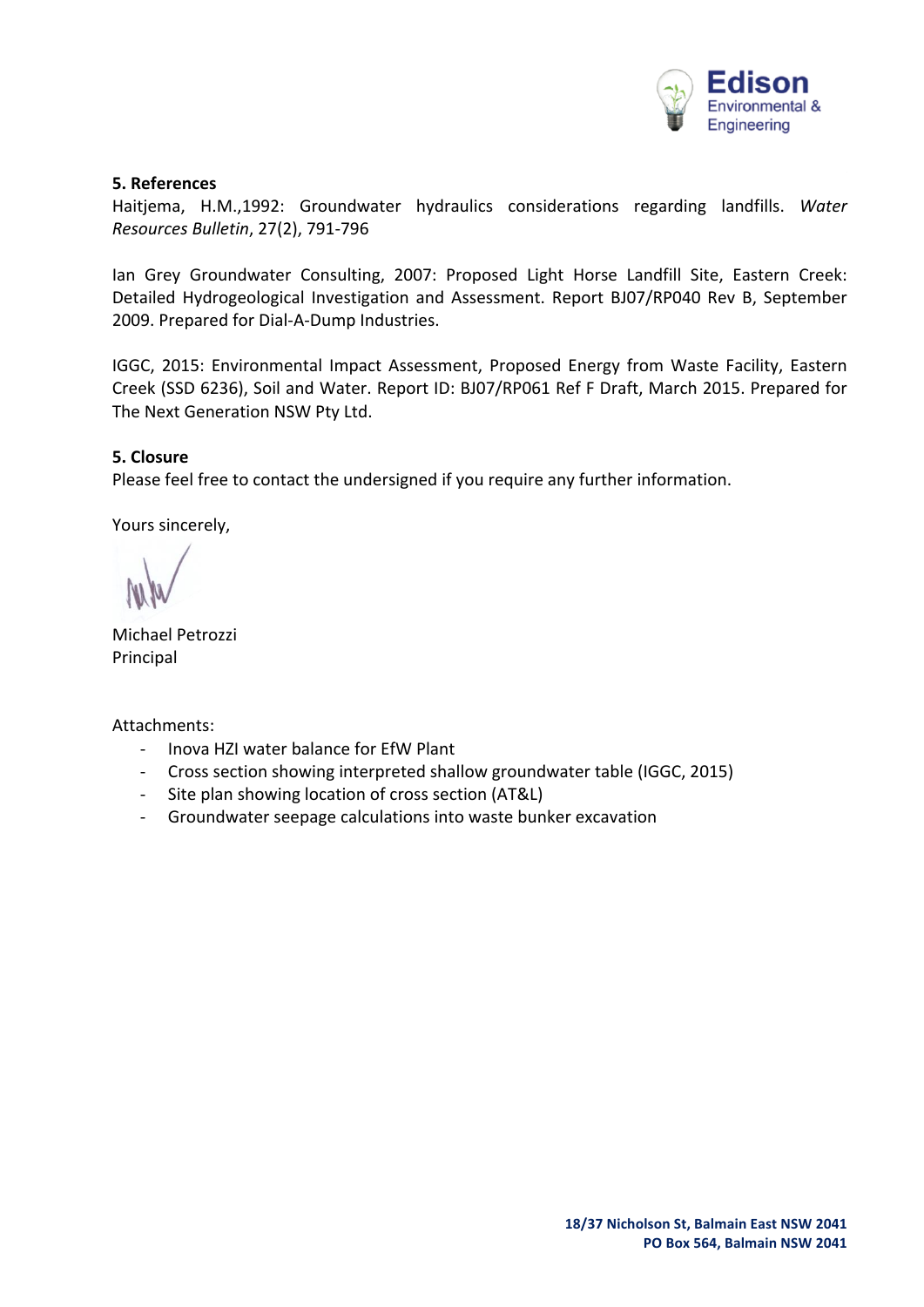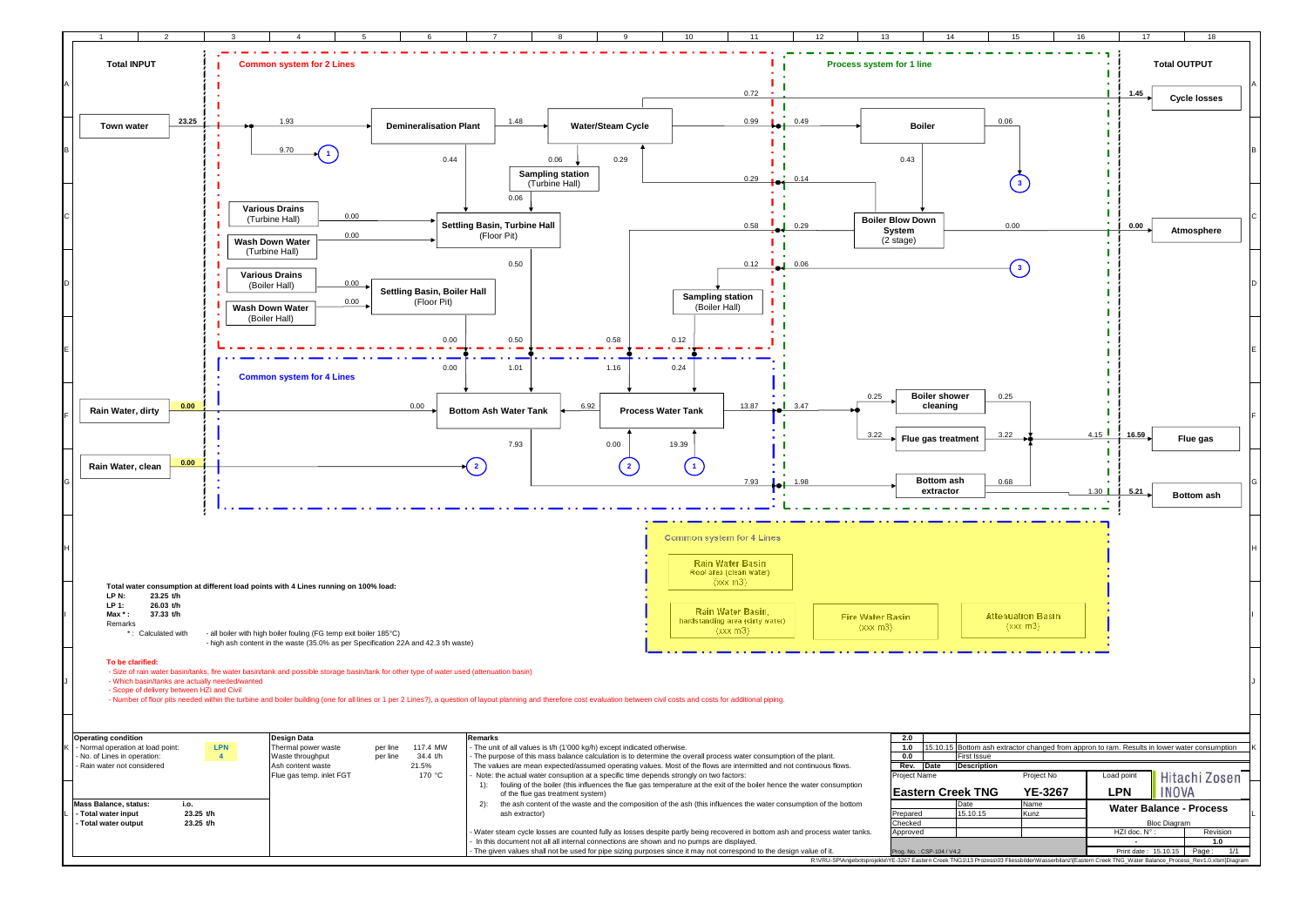| Type of<br><b>Monitoring</b>            | <b>Monitoring Frequency</b>                                | Sampling<br>Locations | Analytical<br>Suite |
|-----------------------------------------|------------------------------------------------------------|-----------------------|---------------------|
| <b>Pre-Development Characterisation</b> |                                                            |                       |                     |
| Routine                                 | Quarterly                                                  | 1, 3, 4               | A                   |
| Wet Weather                             | Target 4 time per year                                     | 1, 3, 4               | в                   |
| <b>Construction Period</b>              |                                                            |                       |                     |
| Sediment Basin Discharge                | Daily field readings & observations                        | 5, 6                  | C                   |
|                                         | Weekly (monthly after 3 months)                            | 2, 3, 5, 6            | B                   |
| No Discharge                            | Monthly                                                    | 1 to 5                | A                   |
| <b>Construction Dewatering</b>          |                                                            |                       |                     |
| No Discharge                            | Characterisation prior to discharge as required            | 7                     | A                   |
| During Discharge                        | First day of discharge then weekly                         | 2, 3, 5/7             | A then B            |
| <b>Post-Construction</b>                |                                                            |                       |                     |
| <b>Bio-Retention Basin Discharge</b>    | Target of 4 per year for first two years then twice yearly | 2, 3, 6               | B                   |
| Routine                                 | Quarterly for the first two years then six-monthly         | 1 to 5                | Α                   |

# **Table 5.1: Outline Surface Water Quality Monitoring Plan**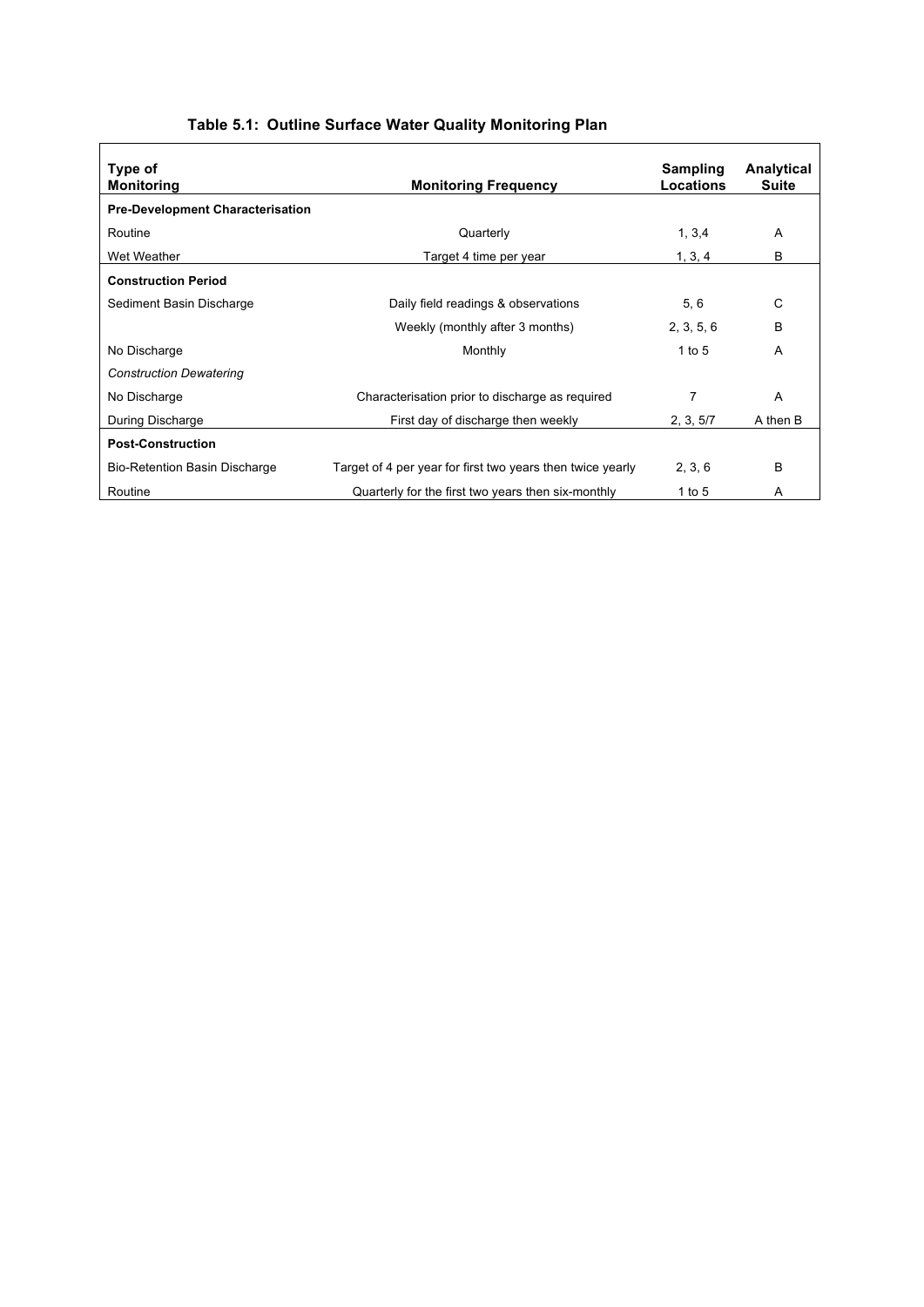